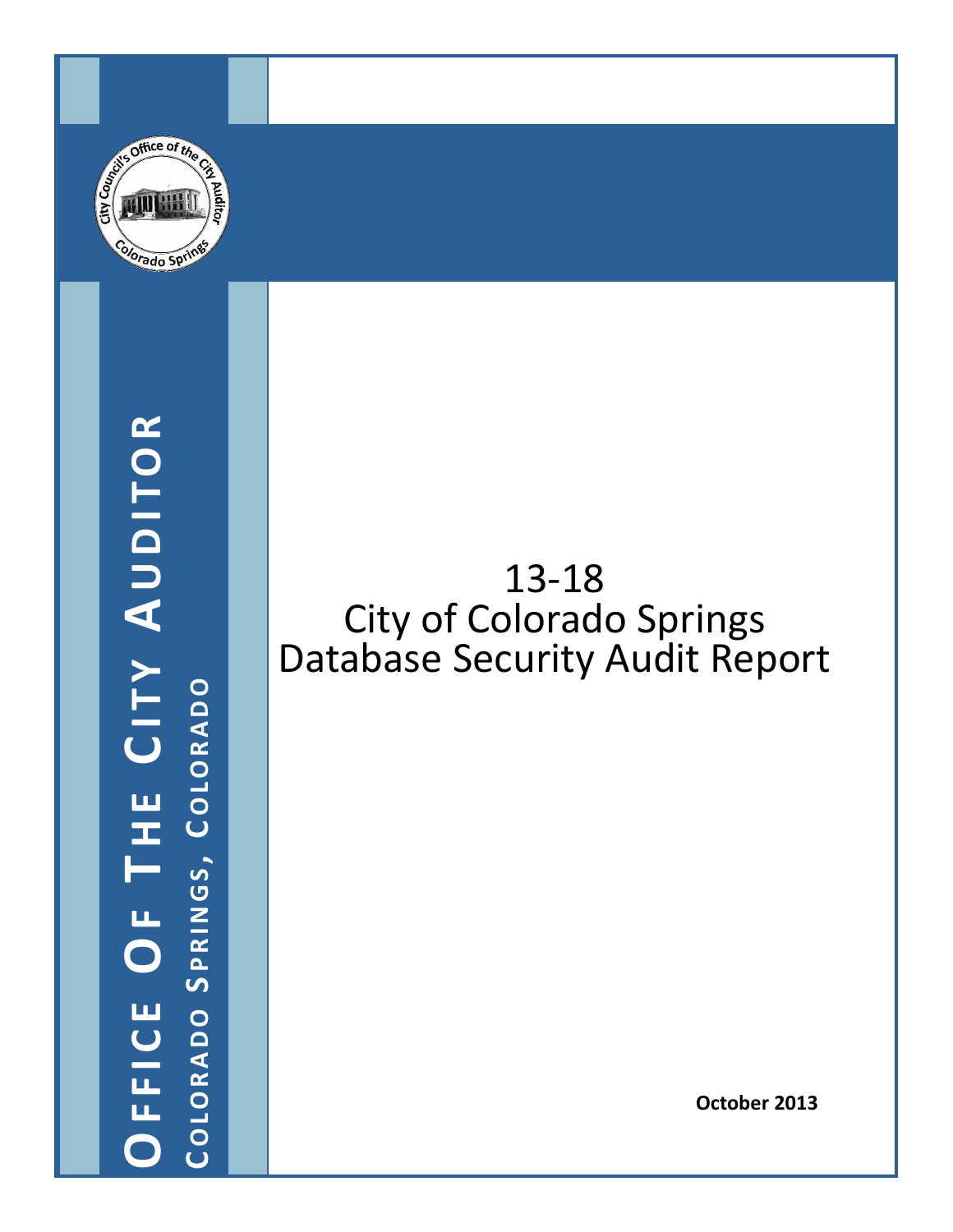

# **OFFICE OF T H E C ITY A UDITOR COLORADO S PRINGS , C OLORADO**

# 13‐18 City of Colorado Springs Database Security Audit

#### *Purpose*

The purpose of this audit was to provide management with an independent assessment relating to the effectiveness of the configuration and security of the Relational Database Management System (RDBMS) environments used by departments within the City's computing environment.

#### *Highlights*

Our audit indicated that most of the configuration and security controls over the RDBMS environments were effective. However, we concluded that some of the controls needed to be improved.

To accomplish our audit objectives, we interviewed management and staff. We reviewed policies and procedures to obtain an understanding of the internal control structure. We also tested settings within the RDBMS environments.

This audit focused on the configuration of the RDBMS environments supporting critical application systems that were identified in the Information Technology (IT) Inventory project conducted in 2011. The audit did not include the application systems that utilized the RDBMS. The audit also did not include the operating systems of the servers that hosted functionality used to access the information in the databases. This audit did not include the physical security of the servers that hosted functionality used to access the information in the databases.

At the time of our audit, the City's Department of IT supported two different RDBMS technologies. Both were tier 1 database software products. The application system used by one of the databases was developed by a *(Continued on page 2)* 

#### *Management Response*

The Colorado Springs Department of Information Technology generally agrees with the observations and recommendations in this report. Please see the report body for their detailed responses.

October 2013

#### *Recommendations*

- 1. The City develop a written data classification standard that can be applied by City IT in the development and implementation of a data security policy and procedures.
- 2. Require users to periodically change their passwords if a legacy application system will support such.
- 3. City IT develop an appropriately documented plan that addresses the recovery of the databases.
- 4. Rotate copies of backup data created from the databases to an offsite location in a more appropriate timeframe.
- 5. City IT develop and implement a policy and procedures that adequately control the request and approval of changes to the database environments and data in the databases.
- 6. The new model for handling database links be documented and implemented to convert all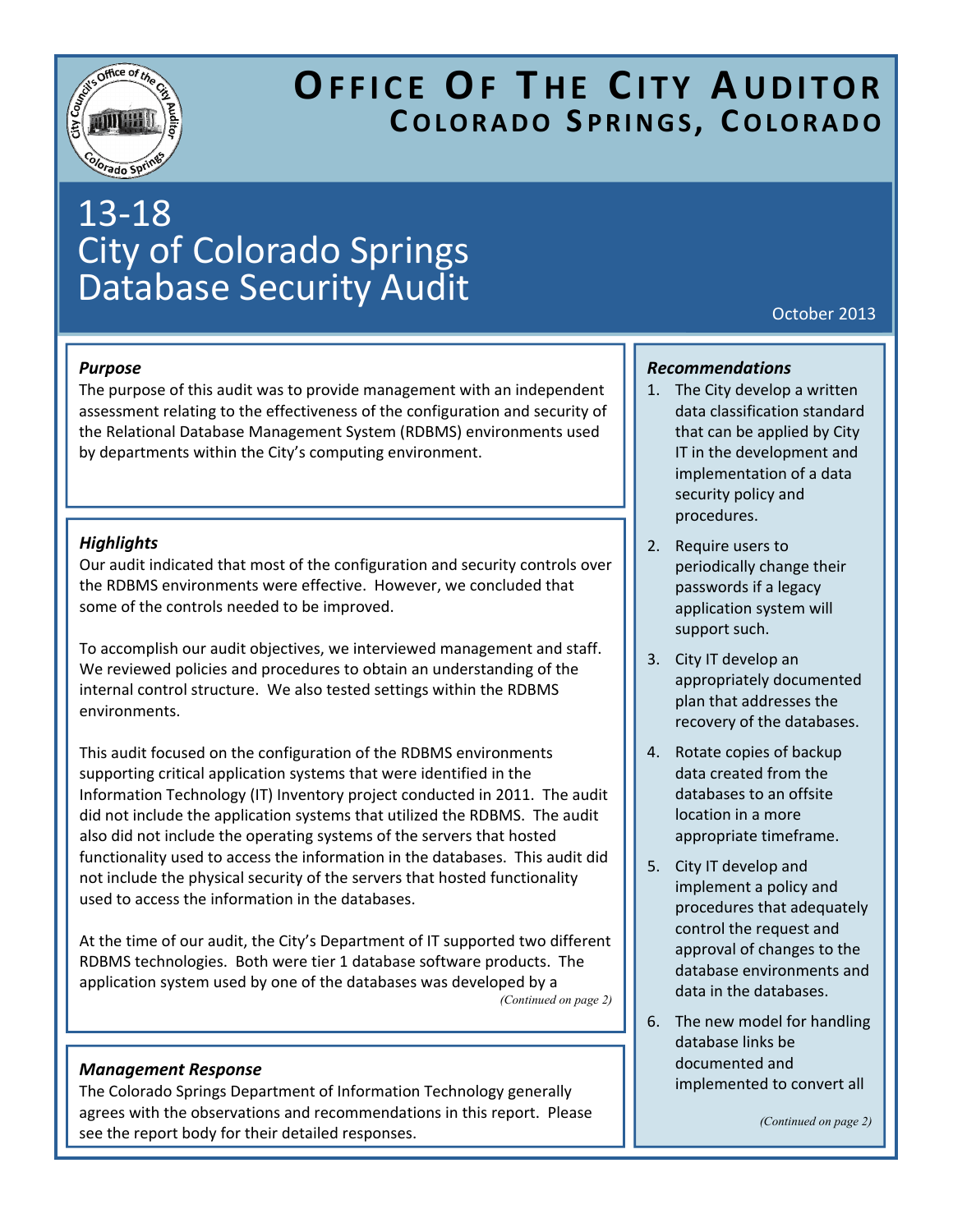# 13‐18 City of Colorado Springs Database Security Audit **Database Security Audit**

#### *(Highlights continued from page 1)*

department within the City a number of years ago. Support of this legacy application, the data and the database was transferred to City IT during the City‐wide consolidation of the IT function in 2008.

City IT had standardized on a single RDBMS technology as the primary product of choice for use within the City's departments. There was a project underway to replace the legacy department developed application with commercial off the shelf (COTS) software. This project required the COTS software to use the RDBMS technology chosen as the primary product of choice by City IT.

Because this project was underway, we noted City IT preferred to utilize resources to replace the legacy application, instead of continuing to enhance and maintain the application. Minimal effort was also being expended on support of the database. The RDBMS technology was supported by a vendor during our audit. However, that support was scheduled to expire within 18 months. We were mindful of this change as we reviewed the database environment used by the department developed application.

*(Recommendations continued from page 1)* 

existing links to the new model.

7. City IT research and disable as many generic userids defined to the database as possible.

**City Council's Office of the City Auditor City Hall 107 North Nevada Avenue Suite 200 Mail Code 1542 Colorado Springs CO 80901‐1575 Tel 719‐385‐5991 Fax 719‐385‐5699 Reporting Hotline 719‐385‐2387 www.SpringsGov.com/OCA**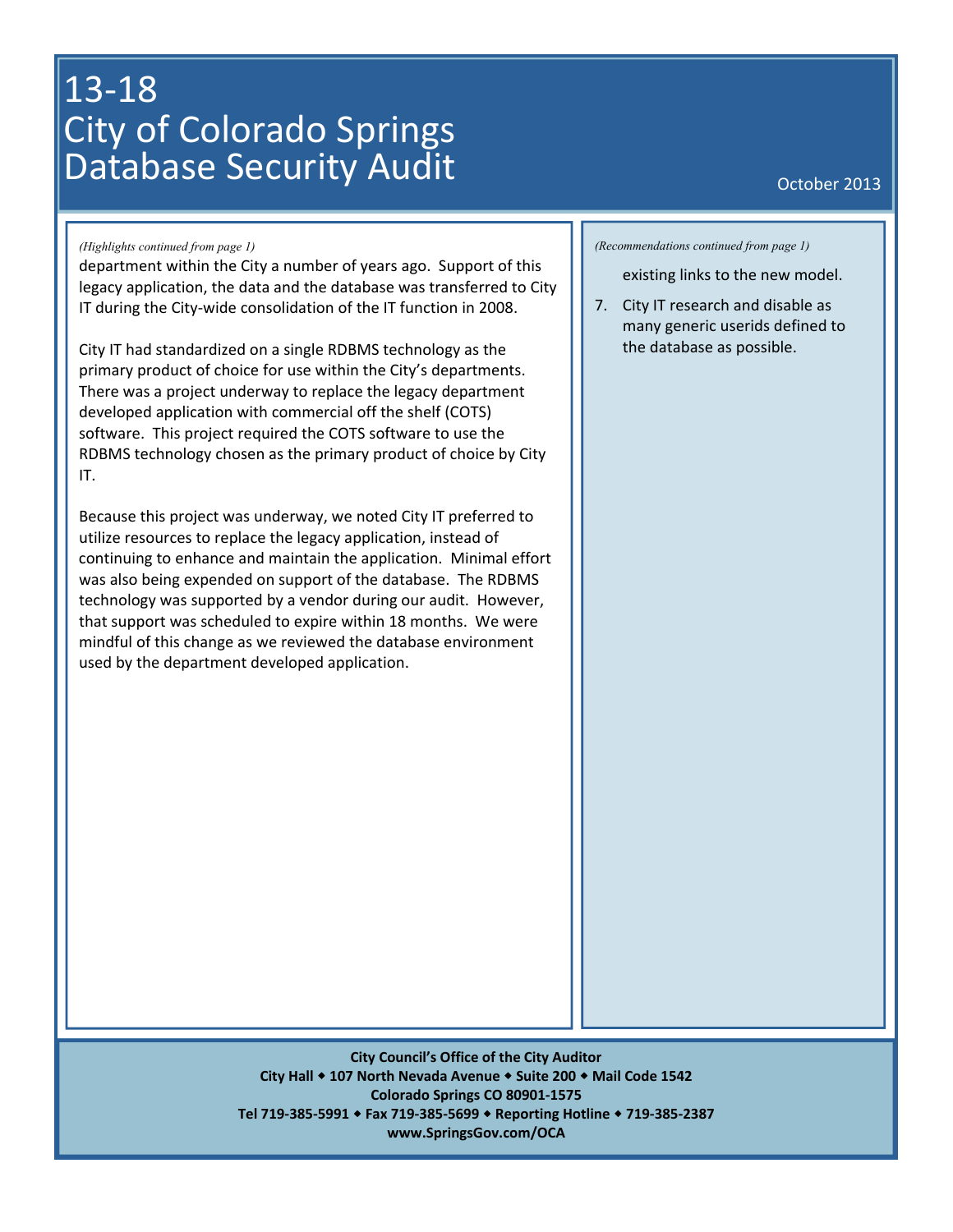

Date: October 9, 2013

To: President King, President Pro-Tem Bennett, and Members of City Council

Re: 13-18 City Database Security Audit

We conducted an audit of the two primary Relational Database Management System (RDBMS) environments utilized by the City of Colorado Springs.

The objective of this audit was to provide management with an independent assessment related to the effectiveness of the configuration and security of the RDBMS technology. This technology was used by departments within the City's computing environment and supported by the City's Department of Information Technology. This audit focused on the configuration of the RDBMS environments supporting critical application systems that were identified in the Information Technology (IT) Inventory project conducted in 2011. The audit did not include the application systems that utilized the RDBMS. The audit also did not include the operating systems of the servers that hosted functionality used to access the information in the databases. This audit did not include the physical security of the servers that hosted functionality used to access the information in the databases.

Our audit indicated that most of the configuration and security controls over the RDBMS environments were effective. However, we concluded that some of the controls needed to be improved. We identified seven main observations and have detailed our recommendations for each. They are listed in the attached report.

As always, feel free to contact me if you have any questions.

Sincerely,

Singt Pertire

Denny L. Nester, MBA CPA CIA CGFM CFE CGAP

City Auditor

Cc: Mayor Steve Bach Laura Neumann, Chief of Staff Joe Palmer, Chief Information Officer Jesse James, Deputy Chief Information Officer Mary H. Weeks, IS Application Manager Scott Campbell, IS Supervisor

> **City Council's Office of the City Auditor City Hall 107 North Nevada Avenue Suite 200 Mail Code 1542 Colorado Springs CO 80901-1575 Tel 719-385-5991 Fax 719-385-5699 Reporting Hotline 719-385-2387 www.SpringsGov.com/OCA**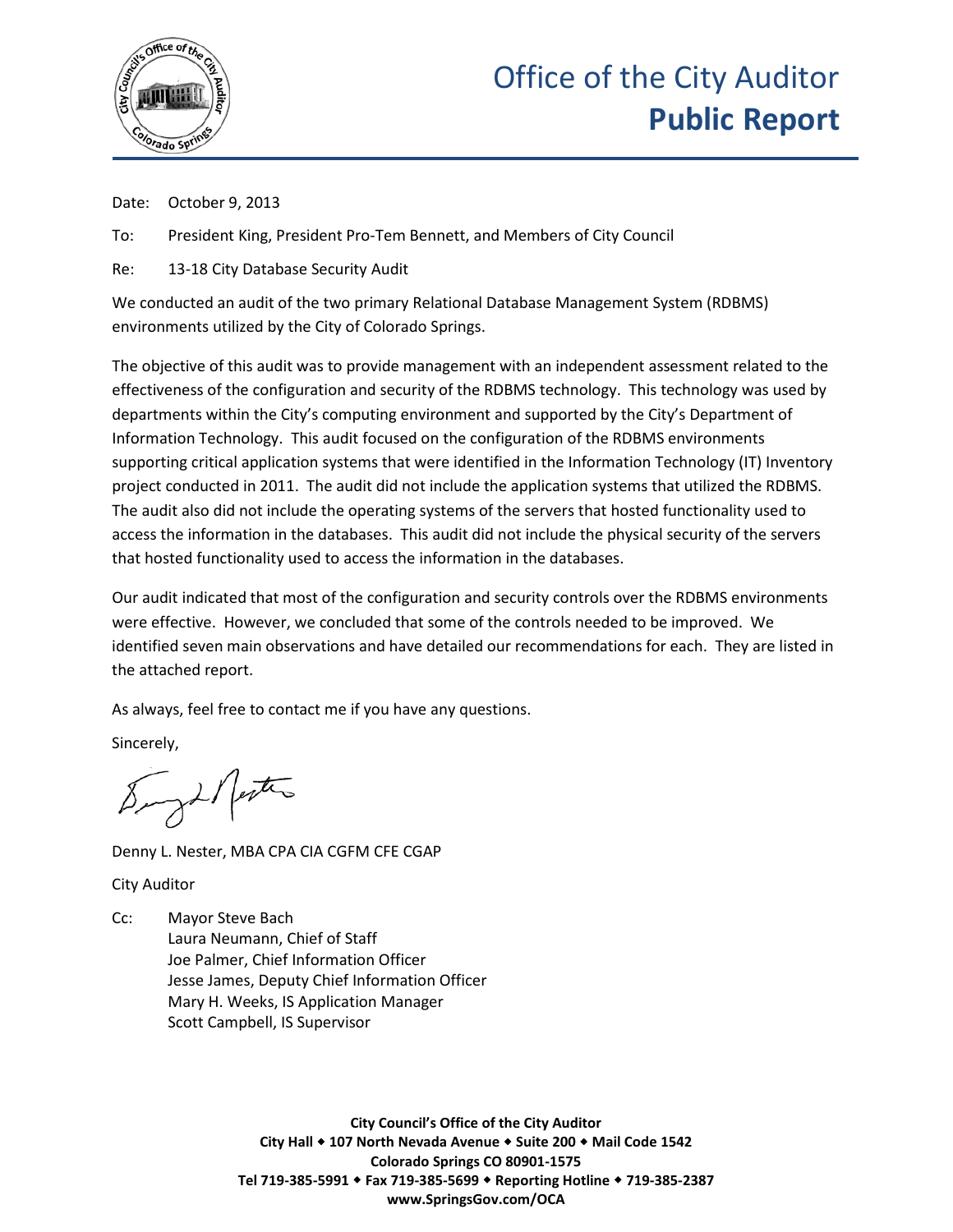

| ${\sf Background} \, {\sf 1} \, {\sf 1}$                                                                   |  |
|------------------------------------------------------------------------------------------------------------|--|
|                                                                                                            |  |
|                                                                                                            |  |
| Observation 1-City-wide data classification standard, data security policy and procedures were inadequate3 |  |
|                                                                                                            |  |
|                                                                                                            |  |
|                                                                                                            |  |
| Observation 5-Written policies and procedures governing changes to data in the databases and database      |  |
|                                                                                                            |  |
|                                                                                                            |  |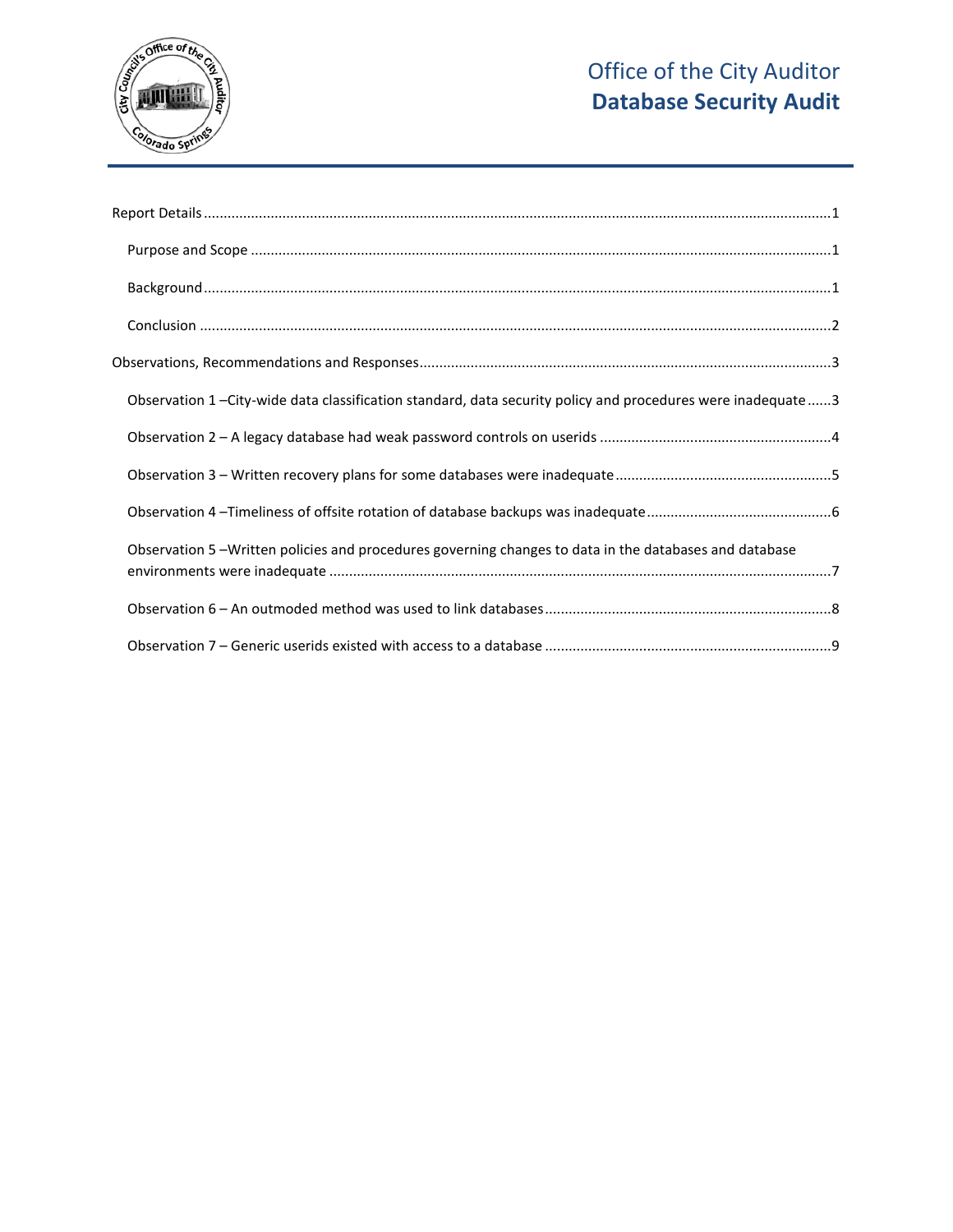

#### <span id="page-5-0"></span>**REPORT DETAILS**

#### <span id="page-5-1"></span>PURPOSE AND SCOPE

We performed an audit of the security and configuration settings of the two primary Relational Database Management Systems (RDBMS) utilized by departments within the City of Colorado Springs and supported by the City's Department of Information Technology (City IT.) The objective of this audit was to provide management with an independent assessment relating to the effectiveness of the configuration and security of the RDBMS technology used within the City's computing environment. This audit focused on the configuration of the RDBMS technology supporting critical application systems that were identified in the Information Technology Inventory project conducted in 2011.

This audit did not include the application systems that utilized the RDBMS. The audit also did not include the operating systems of the servers that hosted functionality used to access the information in the databases. This audit did not include the physical security of the servers that hosted functionality used to access the information in the databases.

#### <span id="page-5-2"></span>BACKGROUND

Definitions:

Database: an integrated collection of data records, files and other objects.

Data Base Administrator (DBA): an individual or group of individuals responsible for the installation, configuration, administration, monitoring and maintenance of databases.

Database Management System (DBMS): a software package that controls the creation, maintenance and use of a database.

Relational Database Management System: a database management system that utilizes relationships within the data to maintain the information across multiple tables of information.

The audit of database configurations ensures management that the RDBMS portion of the application platform that supports the various applications is secure.

In the enterprise, there can be multiple computing platforms for the servers that execute essential business applications. This situation is also true for the database servers that manage the massive databases used to store business data. This also applies to the web servers that provide the public face of the business for transaction processing, both internally to employees and externally to citizens. Generally accepted standards of control recognize that the source of the RDBMS database distribution be known and that controls provide reasonable assurance that only authorized and tested functions, processes, and configuration changes enter the production environment. The failure to properly configure the RDBMS technology could result in the inability of the City to execute its critical business processes and /or the inability to adequately protect the City's information from improper disclosure.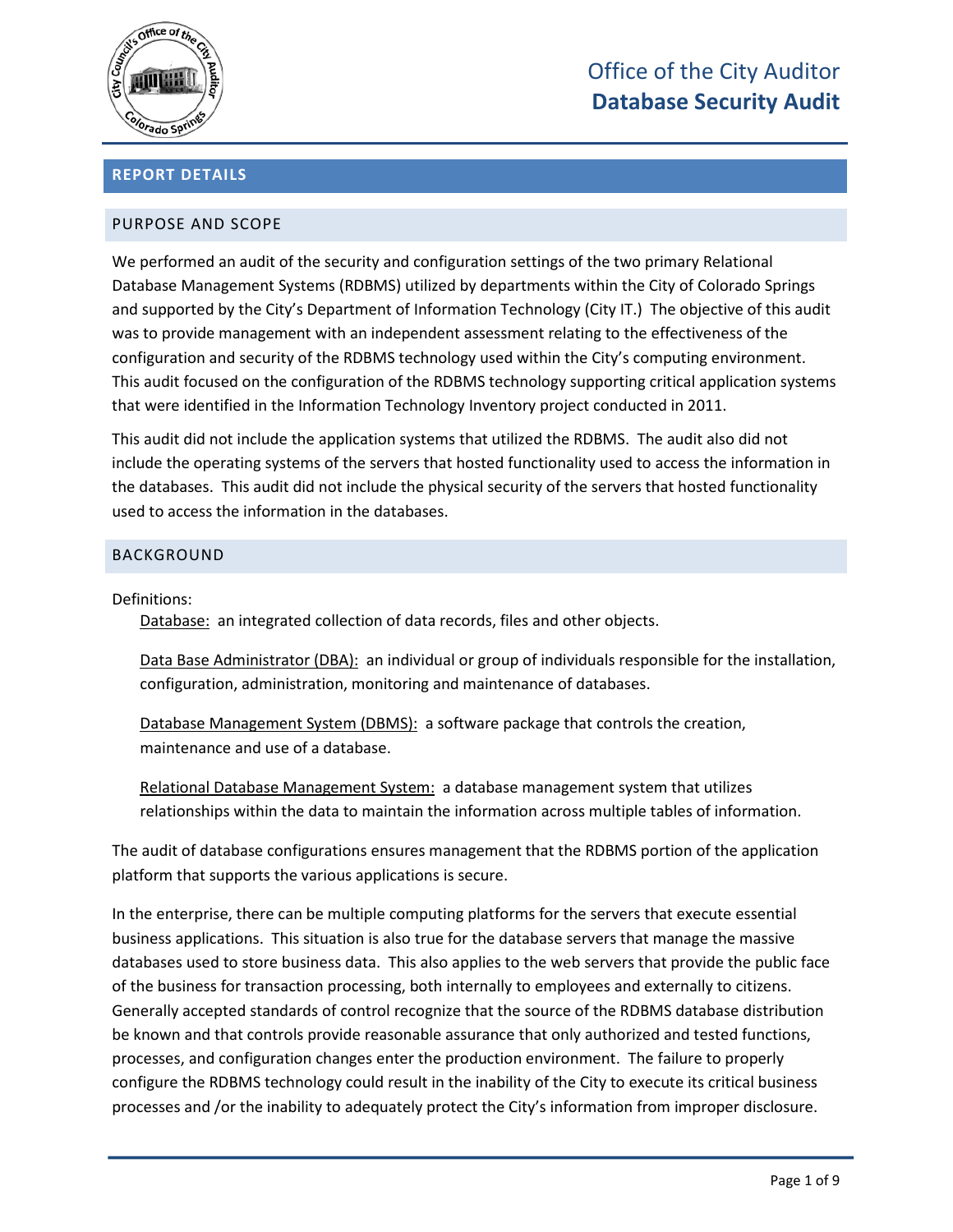

At the time of our audit, City IT supported two different RDBMS technologies. Both were tier 1 database software products. The application system used by one of the databases was developed by a department within the City a number of years ago. Support of this legacy application, the data and the database was transferred to City IT during the City-wide consolidation of the IT function in 2008.

City IT had standardized on a single RDBMS technology as the primary product of choice for use within the City's departments. There was a project underway to replace the legacy department developed application with commercial off the shelf (COTS) software. This project required the COTS software to use the RDBMS technology chosen as the primary product of choice by City IT.

Because this project was underway, we noted City IT preferred to utilize resources on replacing the legacy application instead of continued enhancement and maintenance of that application. Minimal effort was also being expended on support of the database. The RDBMS technology was supported by a vendor during our audit. However, that support was scheduled to expire within 18 months. We were mindful of this as we reviewed the database environment used by the legacy department developed application.

#### <span id="page-6-0"></span>**CONCLUSION**

Our audit indicated that most of the configuration and security controls over the RDBMS environments were effective. However, we concluded that some of the controls needed to be improved. We identified seven main observations and have detailed our recommendations for each on the pages that follow.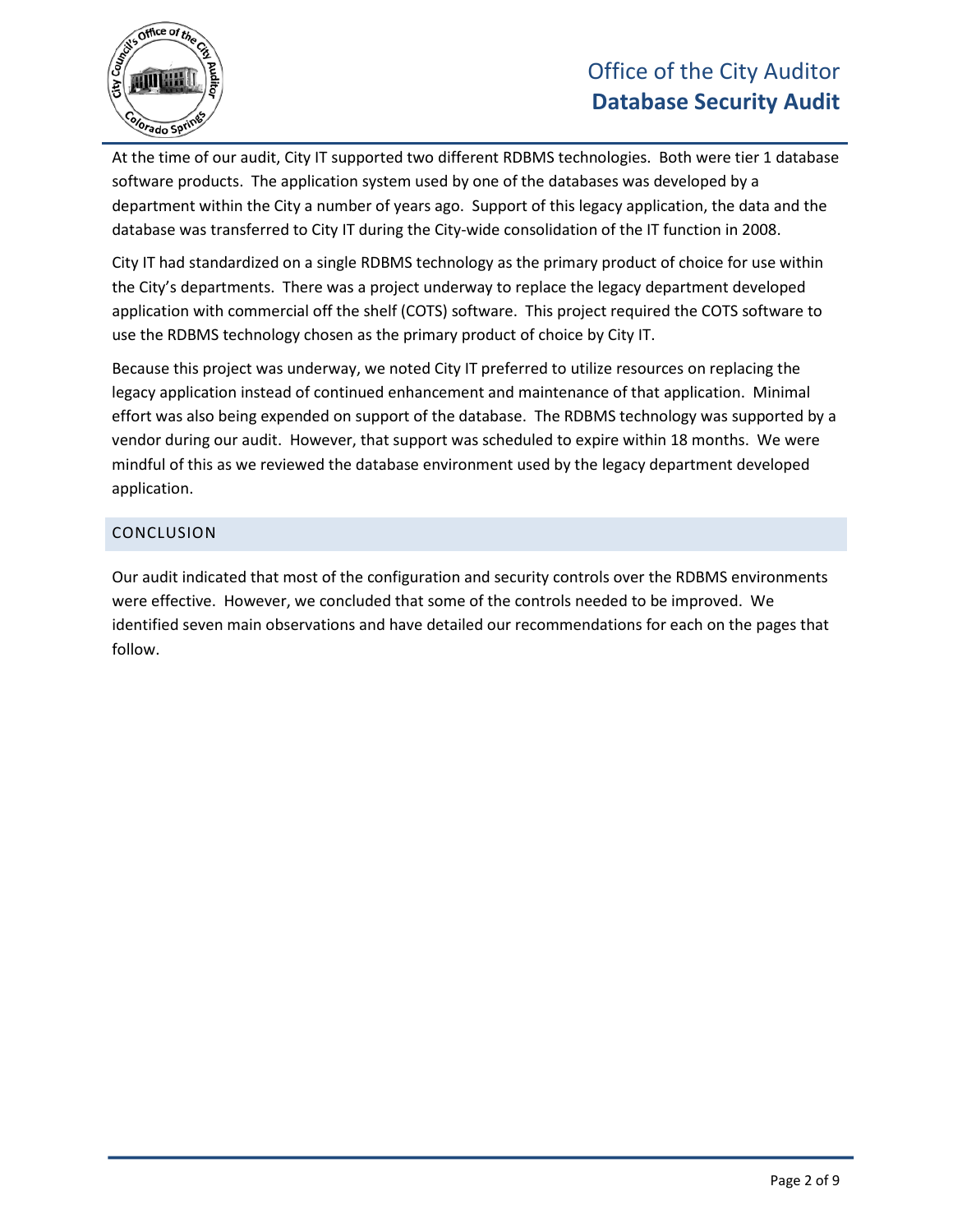

#### <span id="page-7-0"></span>**OBSERVATIONS, RECOMMENDATIONS AND RESPONSES**

#### <span id="page-7-1"></span>OBSERVATION 1 –CITY-WIDE DATA CLASSIFICATION STANDARD, DATA SECURITY POLICY AND PROCEDURES WERE INADEQUATE

City IT had not documented a City-wide data classification standard. This type of standard should apply throughout the enterprise and define the criticality and sensitivity of enterprise information. It should also address the details about data ownership, the definition of appropriate security levels and protection controls as well as briefly address data retention and destruction requirements.

Because a City-wide data classification standard did not exist, a written data security policy and appropriate procedures also did not exist to aid City IT staff in the determination of how to properly secure information within the databases. This type of policy and procedures should ensure the integrity and consistency of all data stored in electronic form. We did note that City IT staff were aware of such data security regulations as the Health Insurance Portability and Accountability Act of 1996 (HIPPA) and the need to properly secure Personally Identifiable Information (PII).

Processes, administrative policies and procedures should be in place for information security. They should include the definition and assignment of roles for managing information security. The management of information security should be at a high enough level in the City so that management security actions are in line with business requirements. Without appropriate governing policies and procedures, there is risk that information that should be protected could be disclosed or modified.

#### AUDITOR'S RECOMMENDATION

We recommend that the City develop a written data classification standard. The approved data classification standard should be applied by City IT in the development and implementation of a data security policy and procedures.

#### CITY OF COLORADO SPRINGS RESPONSE

We agree with the recommendation. We are in the process of creating and implementing an information security program that will include data classification standards as part of a set of data security policy and procedures.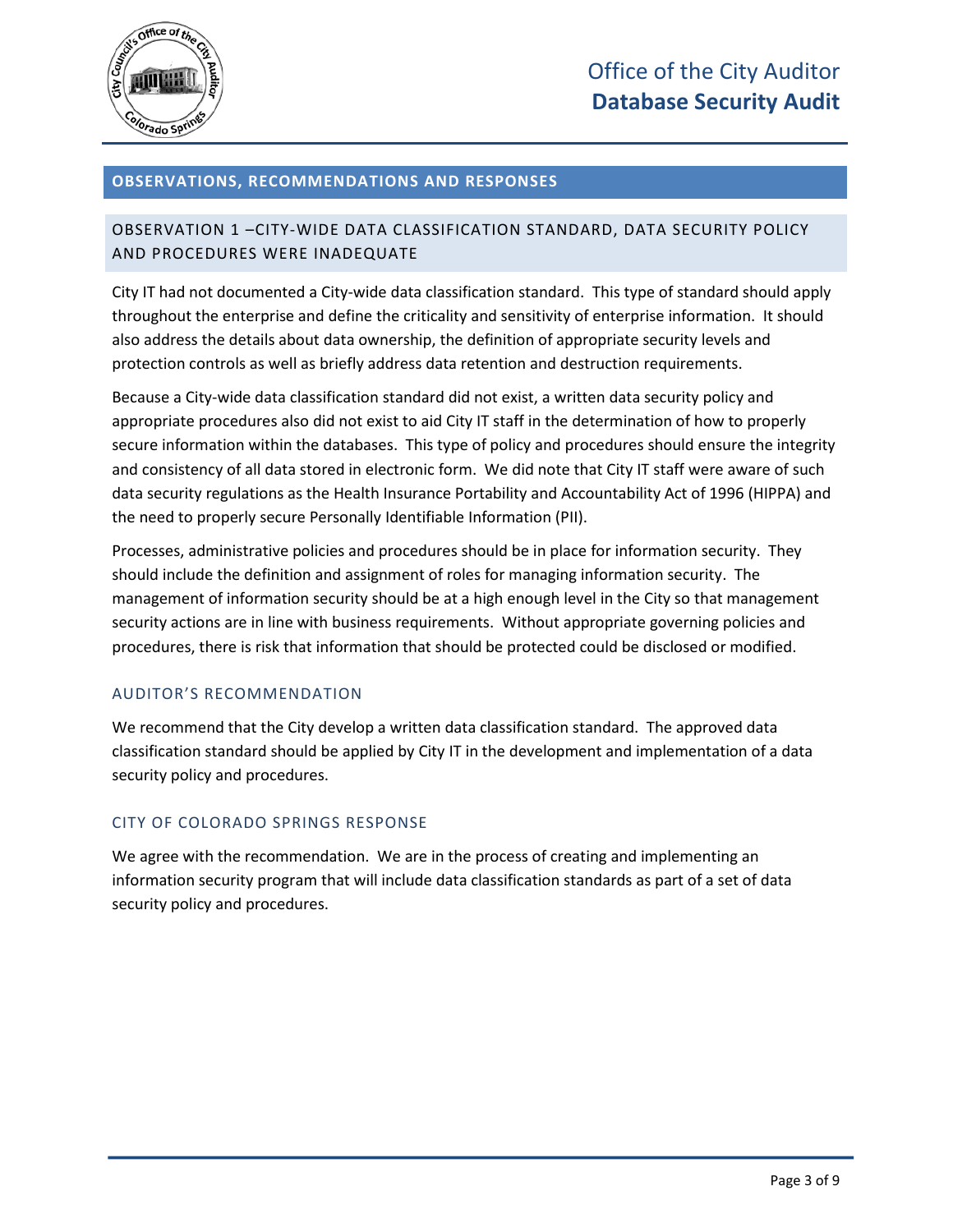

#### <span id="page-8-0"></span>OBSERVATION 2 – A LEGACY DATABASE HAD WEAK PASSWORD CONTROLS ON USERIDS

We noted that userids setup for access within one legacy application and database environment were given a default password that was the same for all userids that had been established. We also noted that the application did not require the owner of the userid to change the password upon initial access of the application. It appeared that processes developed over time had not included the requirement of users to periodically change their passwords. This situation existed even though users were instructed on how to change the userid password at the time they were given their initial password.

Userid passwords should never be known by anyone other than the owner of the userid. This control prevents unauthorized personnel from gaining inappropriate access to information or being able to improperly modify data. It also provides the ability for personnel to be held accountable for their actions.

Users should be required to change the password upon initial use. Users should also be required to periodically change their passwords. Changing passwords will help thwart the possibility of passwords being guessed.

#### AUDITOR'S RECOMMENDATION

We recommend that an assessment be made to determine if users can be required to change their passwords through the legacy application system. If possible, we recommend users be required to change their passwords the first time they log into the application system. We also recommend that users be required to periodically change their userid passwords.

#### CITY OF COLORADO SPRINGS RESPONSE

We agree with the recommendation. We will perform an assessment of the one legacy application system using this security model to determine if users can be required to change their passwords by the end of October 2013.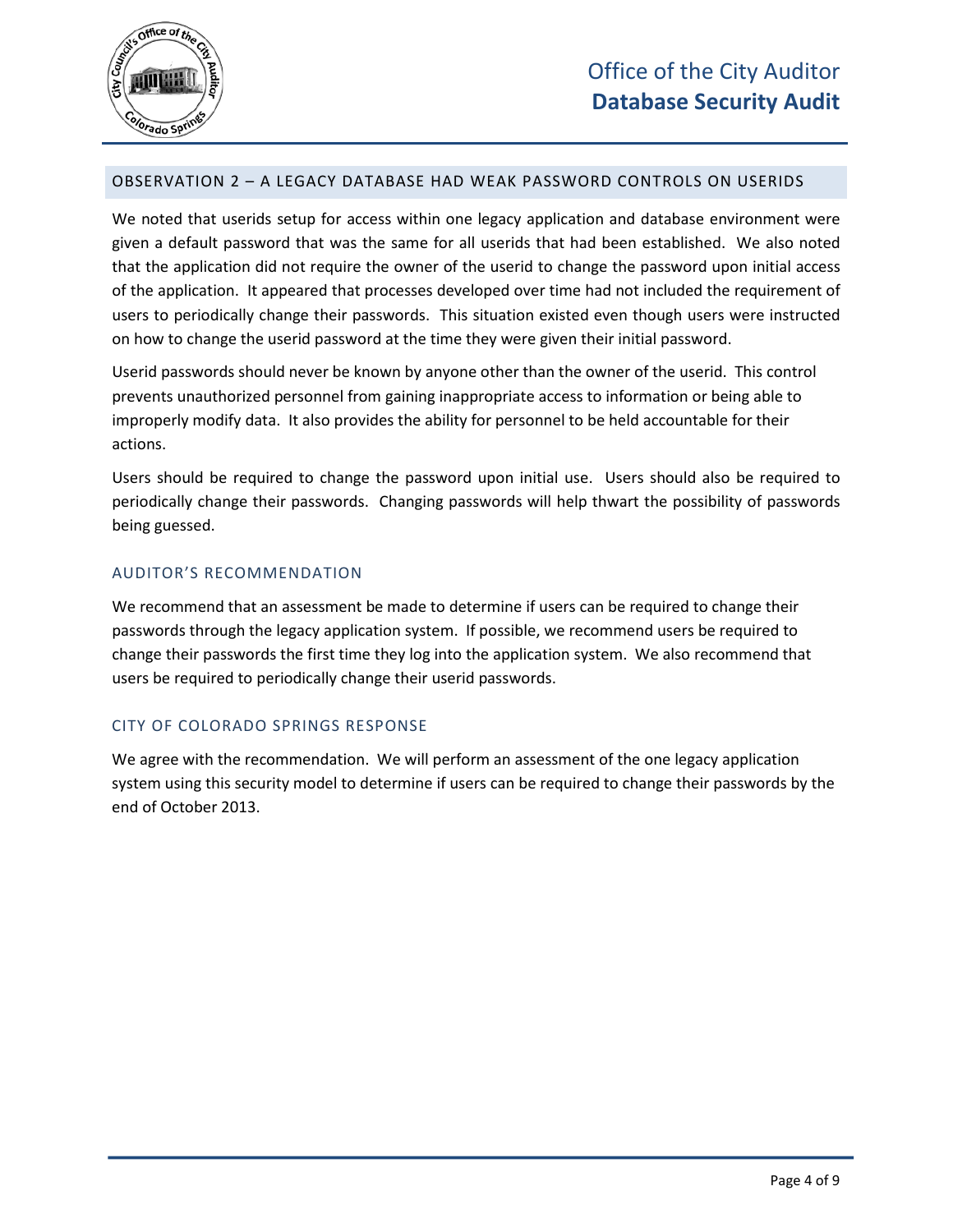

#### <span id="page-9-0"></span>OBSERVATION 3 – WRITTEN RECOVERY PLANS FOR SOME DATABASES WERE INADEQUATE

We observed that a written recovery plan for some of the databases reviewed did not exist.

The need for providing continuous IT services requires developing, maintaining and testing IT continuity plans, utilizing offsite backup storage and providing periodic continuity plan training. An effective continuous service process minimizes the probability and impact of a major IT service interruption on key business functions and processes.

The City's Information Technology Security Policies Manual required that enterprise-level IT managers and system administrators have a documented plan or procedure to provide for disaster response for enterprise-level IT assets and systems. The databases reviewed were enterprise-level IT assets. Documentation provided appeared to be sufficient for knowledgeable individuals to create and restore the databases. However, that documentation was not written from a recovery perspective. And the electronic location of this documentation may not be known by IT management and other IT support individuals that may need such documentation for recovery of the databases. This places an increased dependency upon key individuals that may not be available when necessary. It could lead to a failure to recover IT systems and services in a timely manner.

#### AUDITOR'S RECOMMENDATION

We recommend that an appropriately documented recovery plan be developed for the databases reviewed. Once developed, the plan should be periodically maintained to ensure it can be utilized for the then current databases. The plan should also be periodically tested to ensure that it actually supports the recovery of the databases. The plan should be stored in an appropriate form and location to ensure it can be retrieved when necessary by individuals who may not be aware of its existence.

#### CITY OF COLORADO SPRINGS RESPONSE

We agree with the recommendation. We will document the database recovery plan and test the plan to ensure that it supports the recovery of databases by the end of October 2013.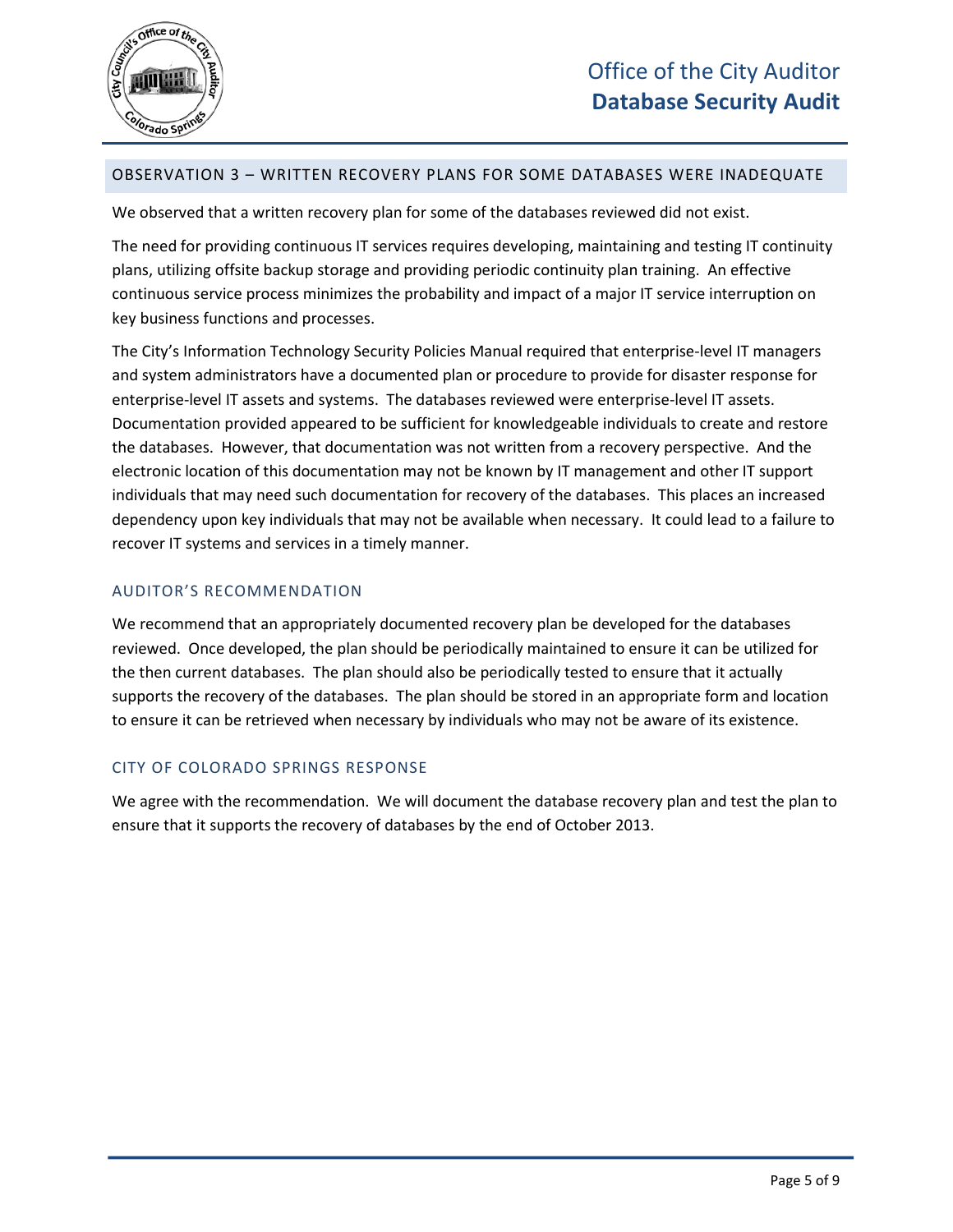

#### <span id="page-10-0"></span>OBSERVATION 4 –TIMELINESS OF OFFSITE ROTATION OF DATABASE BACKUPS WAS INADEQUATE

The DBAs had processes in place that created backup data sets for some of the databases on a file server. The file server was located in the City's primary data center along with the database servers. The backup tapes containing the most recent copies of the information stored on the file server and database servers were retained in the data center for up to seven days before the tapes were rotated to an offsite location.

If an event were to occur that rendered the City's primary data center unusable, the current versions of the backup data stored on the file server could be destroyed along with the databases on the database servers. At the same time, the backup tapes containing the most recent full backup tape set and all incremental backup tape sets of the database and the file servers could also be destroyed. The recovery from tapes stored at the offsite location would result in a recovery point in time between one day and seven days prior to the disaster event.

In order to provide an adequate recovery of the IT operations used by City departments, the most recent backup data should be available from an offsite location in the event of the physical destruction of the primary data center.

#### AUDITOR'S RECOMMENDATION

We recommend copies of all backup information created from the databases be stored at an offsite location as soon as practical after the backup cycle has completed.

#### CITY OF COLORADO SPRINGS RESPONSE

We agree with the recommendation. We will ensure that tape backups from databases are delivered to an offsite location on a daily basis by the end of September 2013.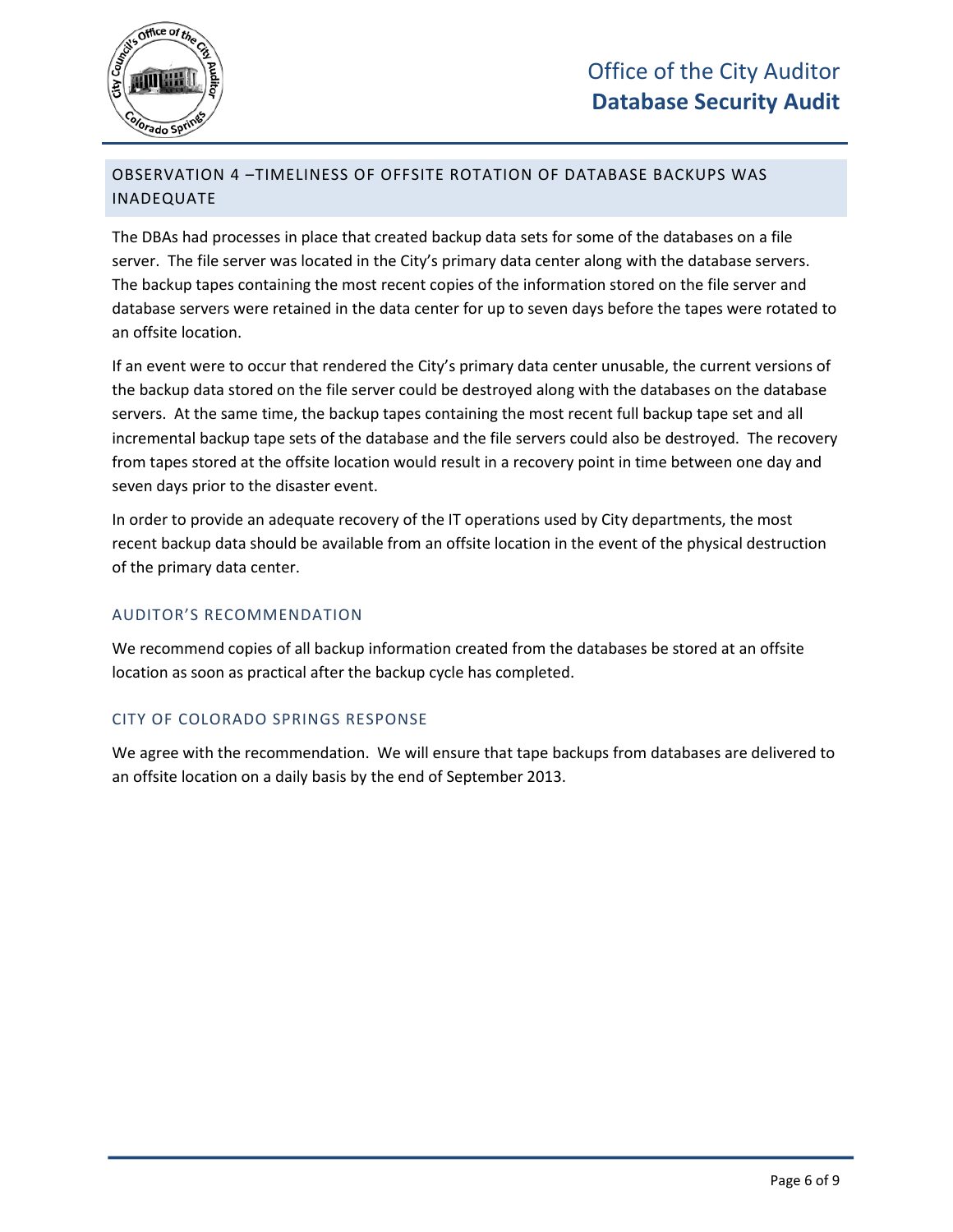

#### <span id="page-11-0"></span>OBSERVATION 5 –WRITTEN POLICIES AND PROCEDURES GOVERNING CHANGES TO DATA IN THE DATABASES AND DATABASE ENVIRONMENTS WERE INADEQUATE

There was no formal documented policy or written procedures governing the emergency access of the database environments by the DBAs. The DBAs indicated that emergency access was only used when time was of the essence. Normally the DBAs utilized the Request for Change process. There also was no formal documented policy or written procedures governing emergency changes to data or the manual backout of data entered by users in the databases. There also was no logging of access made by the DBAs to one of the databases. Additionally, the method for handling and tracking the manual rollback of data entered by users in a database was an informal process.

Formal change management procedures should be established to handle all requests for changes (including data changes, maintenance and patches.) Processes should be established for defining, testing, documenting, assessing and authorizing emergency changes to data and the database environments. Logging access of the DBAs adds a level of control that would help in monitoring their access and what changes had occurred.

City IT had not formally documented these procedures or overarching policy. The number of rollback changes to the data appeared to be rare. It also appeared that the data owners were asked to approve the rollback changes, when appropriate.

Without a documented policy and procedures routine changes to database environments and data in the databases may be occurring under the pretense that the change is an emergency. And the change request to rollback data may not always be recorded and approved by the data owners.

#### AUDITOR'S RECOMMENDATION

We recommend

- Policy be developed and implemented that directs how changes to the database environments and data in the databases be requested, documented and approved.
- Once the policy has been developed and approved, we recommend appropriate procedures be developed and implemented to aid in the control of the requests to manually rollback data within the database. These procedures should also govern the emergency access to the database environments and any changes made during an emergency situation.
- Access to the databases by the DBAs be logged.

#### CITY OF COLORADO SPRINGS RESPONSE

We agree with the recommendation. We will develop and implement a policy governing database changes. We then will create and implement a procedure to control changes to the database, including logging, by the end of December 2013.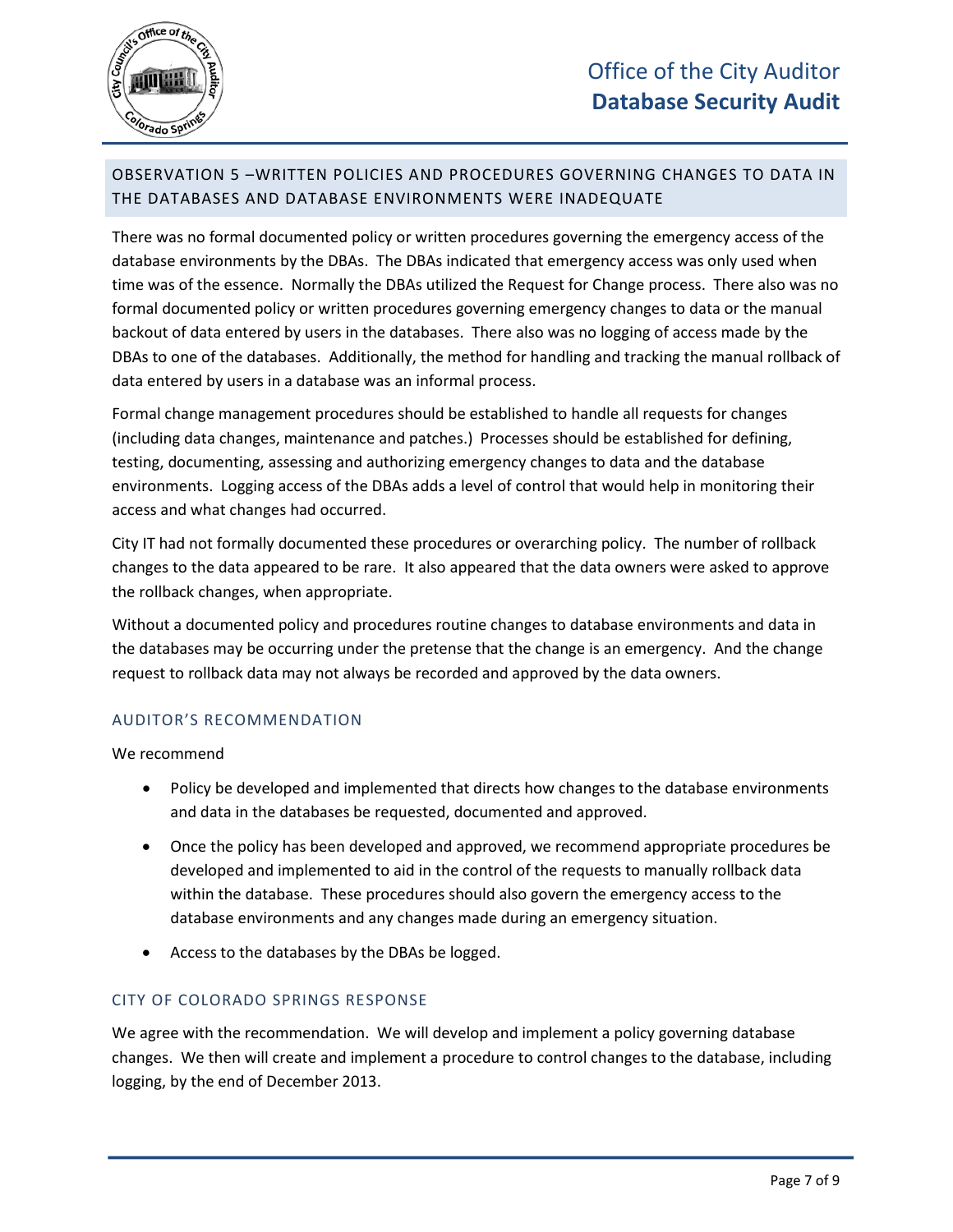

#### <span id="page-12-0"></span>OBSERVATION 6 – AN OUTMODED METHOD WAS USED TO LINK DATABASES

We noted a database link between two separate databases utilized an outmoded method for the link. We also noted that the DBAs had developed a new model for creating database links; however, it had not been documented.

A link between two databases allows the 'calling' database to have access to the data in the 'called' database. The reviewed database link provided read-only access to all information within the 'called' database. Depending on how the application issuing the call to the 'called' database was setup, this database link could be exploited. This exploit could make information in the 'called' database available to an unauthorized user.

#### AUDITOR'S RECOMMENDATION

We recommend that the new model for handling database links be documented. We also recommend the new model be implemented for all existing database links.

#### CITY OF COLORADO SPRINGS RESPONSE

We agree with the recommendation. We will document the updated model for creating database links, analyze the impact of changing all existing database links, and create a strategy for changing existing database links by the end of December 2013.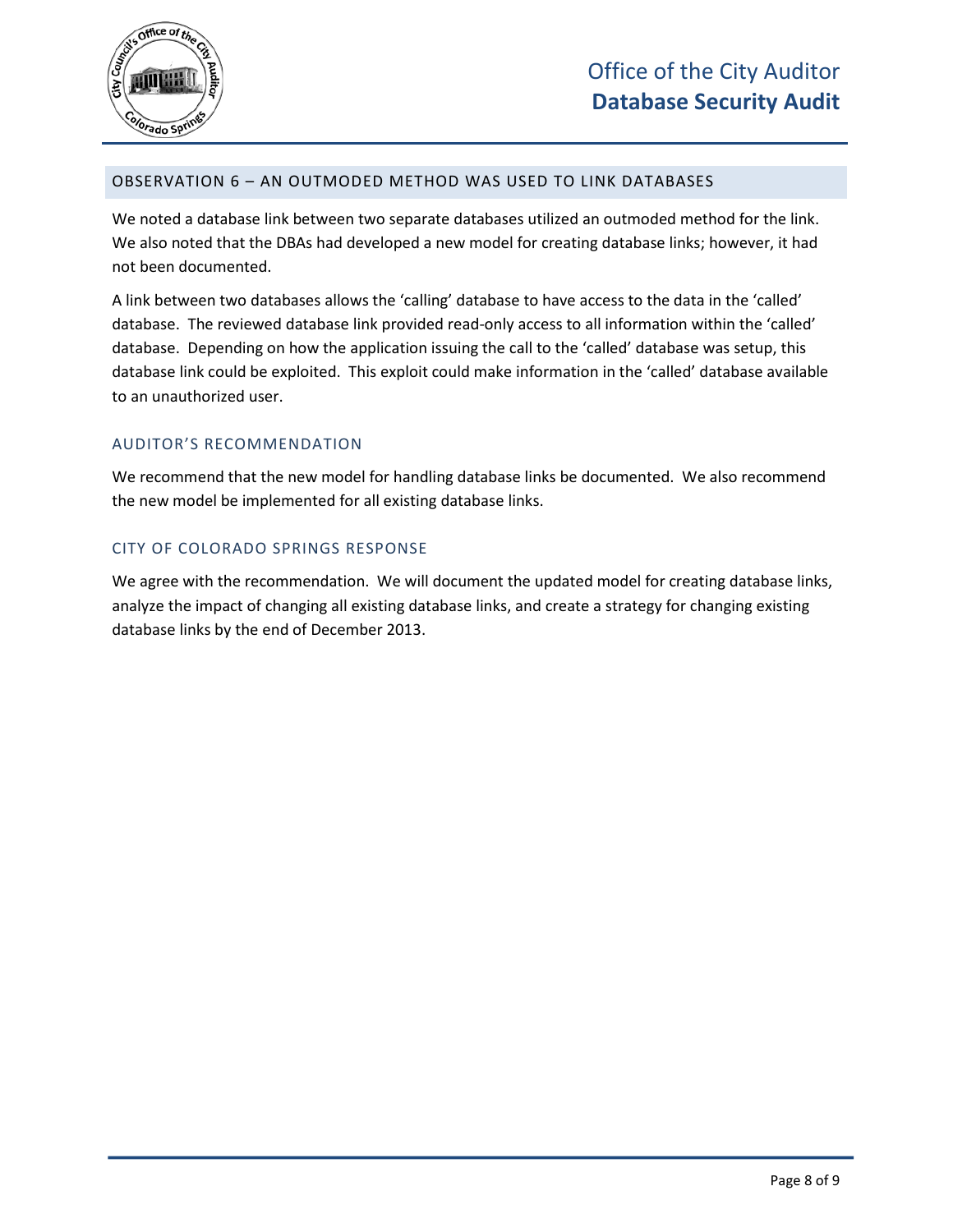

#### <span id="page-13-0"></span>OBSERVATION 7 – GENERIC USERIDS EXISTED WITH ACCESS TO A DATABASE

We noted there were 15 generic userids, i.e. userids not readily attributed to a specific user were defined in the legacy database environment. These userids needed to be disabled if possible.

Upon an initial review, City IT staff had indicated that a few of these userids would be disabled. The remainder required further evaluation to ensure no impact to the application system.

If possible, all users and their activity on IT systems and databases should be uniquely identifiable. All user access rights to systems and data should be granted based on business needs and job requirements. Generic userids may be necessary for a variety of reasons. The reason for the existence of generic userids should be documented.

#### AUDITOR'S RECOMMENDATION

We recommend that generic userids be disabled where possible. The generic userids that cannot be disabled should have documentation indicating why they must exist. We also recommend that written procedures for the periodic review of all userids with access to the database be developed and implemented.

#### CITY OF COLORADO SPRINGS RESPONSE

We agree with the recommendation. We have already disabled generic userids where possible. We will document why remaining generic userids exist, and prepare and implement written procedures for periodic review of all userids with database access by the end of October 2013.